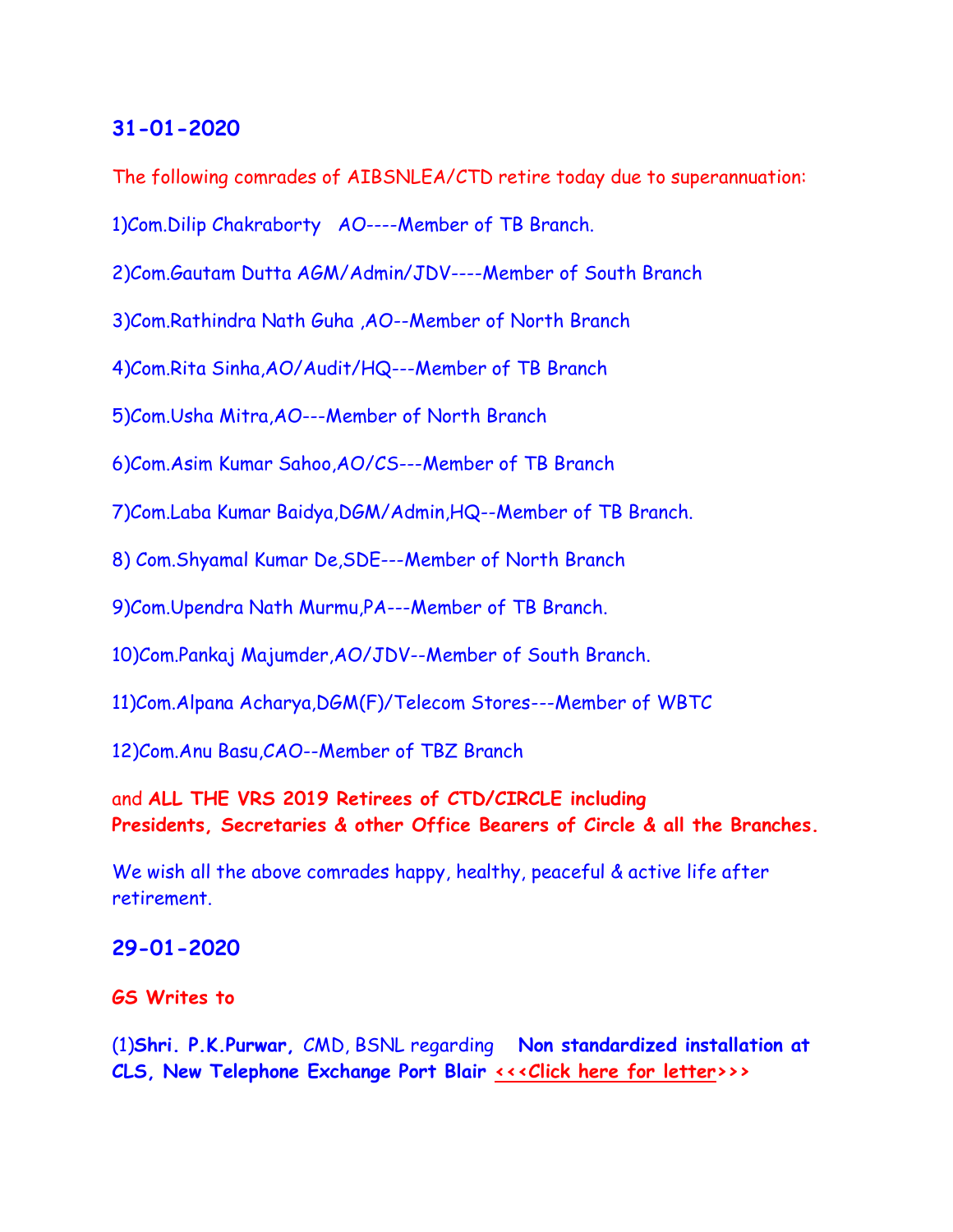(2) **Shri Arvind Vadnerkar,** Director (HR), BSNL Board regarding **request for Withdrawal of option for Pay fixation on the date of Next Increment in Executives Promotion Polic[y<<<Click here for](http://www.aibsnleachq.in/DIRHR_200129.pdf) letter>>>**

### **29-01-2020**

FR 22 (I) (a) (1) Pay Fixation case in respect of erstwhile Officiating JTOs vide O.A/100/892/2016 came up for hearing today (29.1.2020) in the Hon'ble PB CAT, New Delhi. Due to paucity of time, the case could not be heared and posted for next hearing on 04.02.2020. GS, attended the Hon'ble PB CAT, Delhi today.

### **29-01-2020**

BSNL Corporate office issued Order (a) Breads (BSNL Retired Employee Associate Distributor Sales) Policy, 2020 under CM-S&D policy.

#### **[<<Click here for](http://www.aibsnleachq.in/BREADS%20Policy.pdf) [letter>](http://www.aibsnleachq.in/BREADS%20Policy.pdf)>>**

### **28-01-2020**

Meeting with Director (HR) BSNL Board.

GS, AGS and Adviser (HQ) met Director (HR) BSNL Board today on 28.1.2020 and discussed the following. Sr.GM (Estt.), DGM (Pers-Sr.Mgt), DGM (Estt) and DGM (Vig) were also present in the meeting.

1. Early issuance of DET to DGM (T) promotion orders: We expressed our serious concern for non issuance of DET to DGM (T) Promotions. Director (HR) after taking the latest feedback from Pers. Officers mentioned that after discussing with the CMD BSNL 100% efforts will be taken in this regard.

2. DGM (Regular) to Jt.GM promotion: Director (HR) mentioned that the CPC work is completed. After getting approval from the Competent Authority orders will be issued .

3. To review the decision for the reversion of SDEs to JTOs: We requested Director (HR) to review the decision for reversion of about 30 SDEs of 2001 recruited JTO batch promoted through LDCE 2007 passed and not to oppose the Review Petition filed in the Hon'ble Madras High Court against the reversion of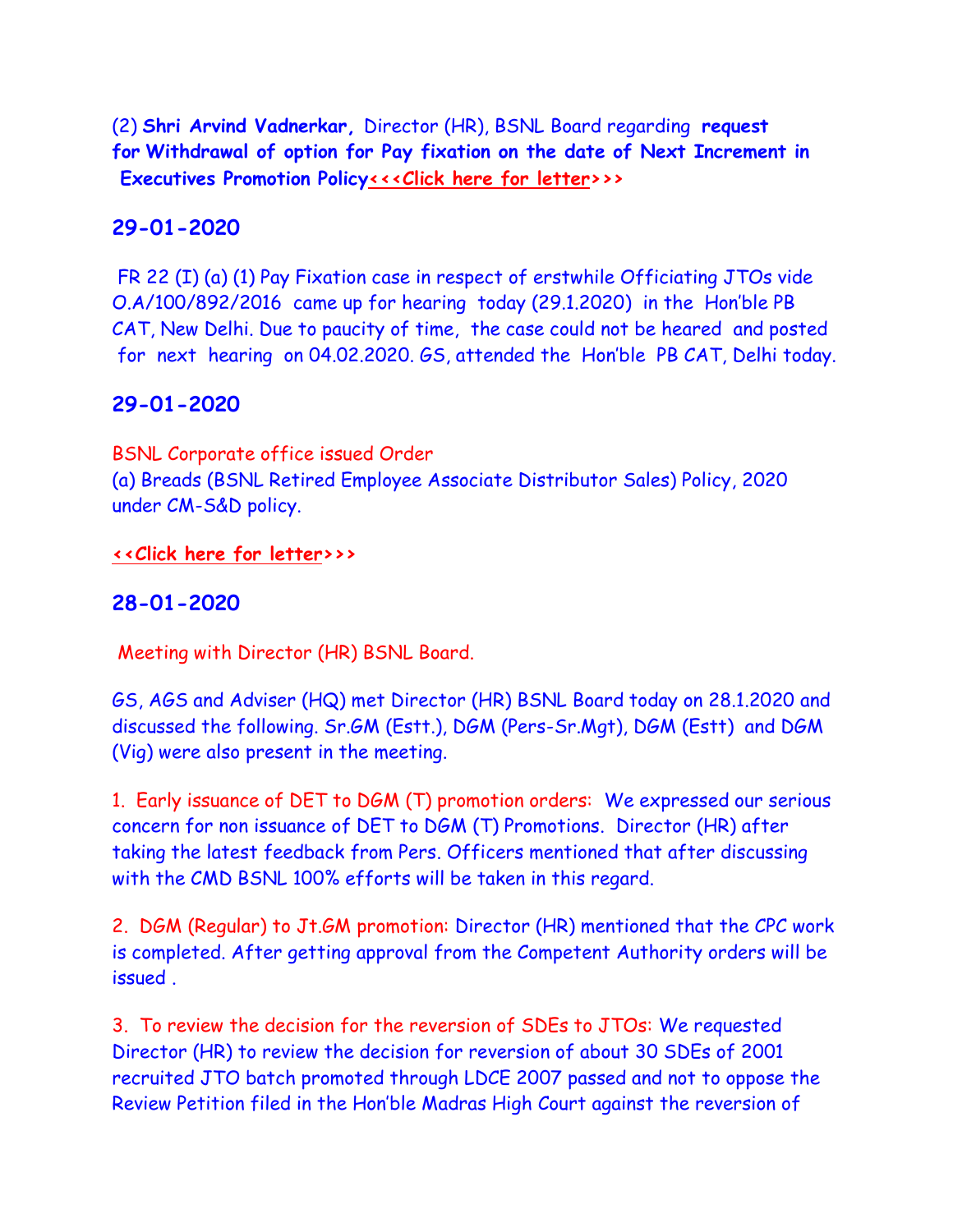SDE(T). After taking feedback and detailed discussion with Legal Team and PGM (Pers) Director (HR) mentioned that he will further discuss with the Legal Team. We pleaded that the case will be reviewed sympathetically and will be revisited w.r.to the Stay order granted by the Hon'ble CAT, Madras on reversion and as per SDE-RR Column 12, Clause 5.

4. Casting of SDE seniority list No.9 for DE(T ) Promotions: We requested for the early issuance of list No 9 of SDE Seniority list. In this regard, we suggested that the provisional Seniority should be prepared as per the judgment pronounced by Hon'ble CAT Chandigarh, dated 25.08.2009, upheld by the Hon'ble High Court of Punjab and Haryana and also by the Apex Court (3 Judges Bench) on the basis of date of joining i.e., in respect of SDEs promoted up to 28.08.2015. The matter was discussed in detail and the Director (HR) mentioned that he has already given directions to Pers. Branch that the provisional Seniority list may be prepared accordingly and w.r.to the AIBSNLEA Letter dated 9.1.2020 to avoid any further litigation in the matter.

5. Immediate conduct of CPC in all Streams: We expressed our serious concern for the non-filling of vacant posts in various Disciplines. Director (HR) mentioned that after the approval of restructuring Plan, CPCs will be conducted in all the Disciplines.

6. Review the decision of CVO for withholding the VC: We informed Director (HR) that CVO office recently (after closing the window for VRS-2019 i.e., 03.12.2019) issued contrary instructions vide letter dated 13.12.2019 deviating from their own earlier instructions vide letter dated 05.07.2018 issued as per DOP&PW OM. We requested that the orders issued by the CVO vide letter dated 13.12.2019 regarding withholding the VCs for VRS optees against whom Personal Court Case (other than Departmental) is to be withdrawn since the order is violating the existing DOP&PW instructions otherwise VRS Option for such employees should not be accepted. Director (HR) discussed the matter with the Vigilance Team and Sr.GM (Estt.) and mentioned that the Vigilance wing is opined that the order is not applicable to VRS. But after detailed discussions Dir(HR) assured that it will be referred to DoT for further clarifications.

7. Retention of Staff Quarters by the VRS optees upto the date of their normal retirement (60 years):-We requested that the retirees under VRS may be allowed to retain the staff quarters till they attain the age of Superannuation (60 years). Director (HR) mentioned that decision has already been taken in the M.C and it is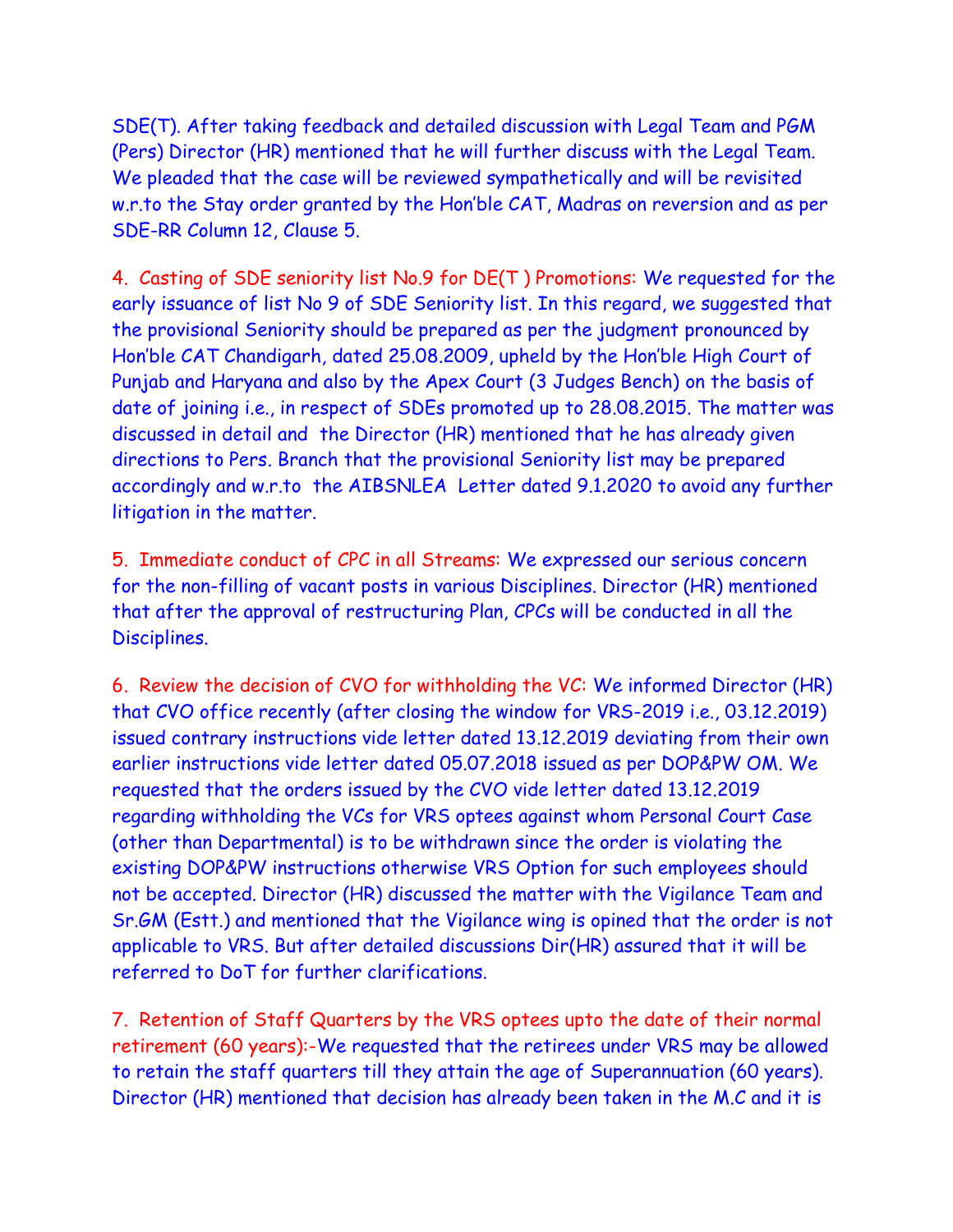not possible to retain the quarters for more than the prescribed time limit of 8 months.

8. Settlement of dues recovered from Salary of VRS optees before31.1.2020: We brought to the notice of the Director (HR) about the instructions issued by BSNL CO to the Circles vide Lr. No. 1-22/2019-PAT (BSNL) dt.17.01.2020 with the directions to the employees who are retiring VRS to settle the dues / loans and advances and to obtain NOC from Banks and Co-operative Societies before 7.2.2020. We explained to the Director (HR) that the dues recovered from the Salary of the Employees towards MoU Bank Loans have been remitted to the concerned Banks upto November 2019 and recoveries of Dec-2019 & Jan-2020 are yet to be remitted. The dues recovered from the Salary of the Employees towards Society/Welfare loans and advances have not been remitted from May 2019 onwards and during the past one year, the Bank EMI recovered from the salary have been remitted belatedly to the concerned Banks for which penal interest is being charged by the Banks and the employees are compelled to bear the same. As per MoU, no interest shall be levied to Employees for the belated payments. Even if interest is due the same shall have to be borne by the BSNL and not by the employees, as there was no fault on their part. We requested Director (HR) to make immediate arrangements to remit the amount recovered from the salary of employees to the concerned Banks/Societies so as to enable the employees to settle their loan account / obtain No Due Certificate on or before 07.02.2020. After detailed discussion with the Sr.GM (Estt) and Director (Finance), Director (HR) assured that the issue will be discussed with Director (Finance) tomorrow for early solution.

9.Withdrawal of option for fixation of Pay on the date of next increment: We requested Director(HR) to consider the withdrawal of option for fixation of Pay on the date of next increment as one time measure and allow them to give the fresh option to fix their Pay from the date of promotion under EPP ie. from 1.10/1.12.2019 vide AIBSNLEA Lr. dated 18.11.2019 and as per DOP&T order dated 25.2.2003 i.e. due to unforeseen developments. Arrange to get released the overdue payment.

#### **24-01-2020**

**BSNL Corporate office issued Orders:-**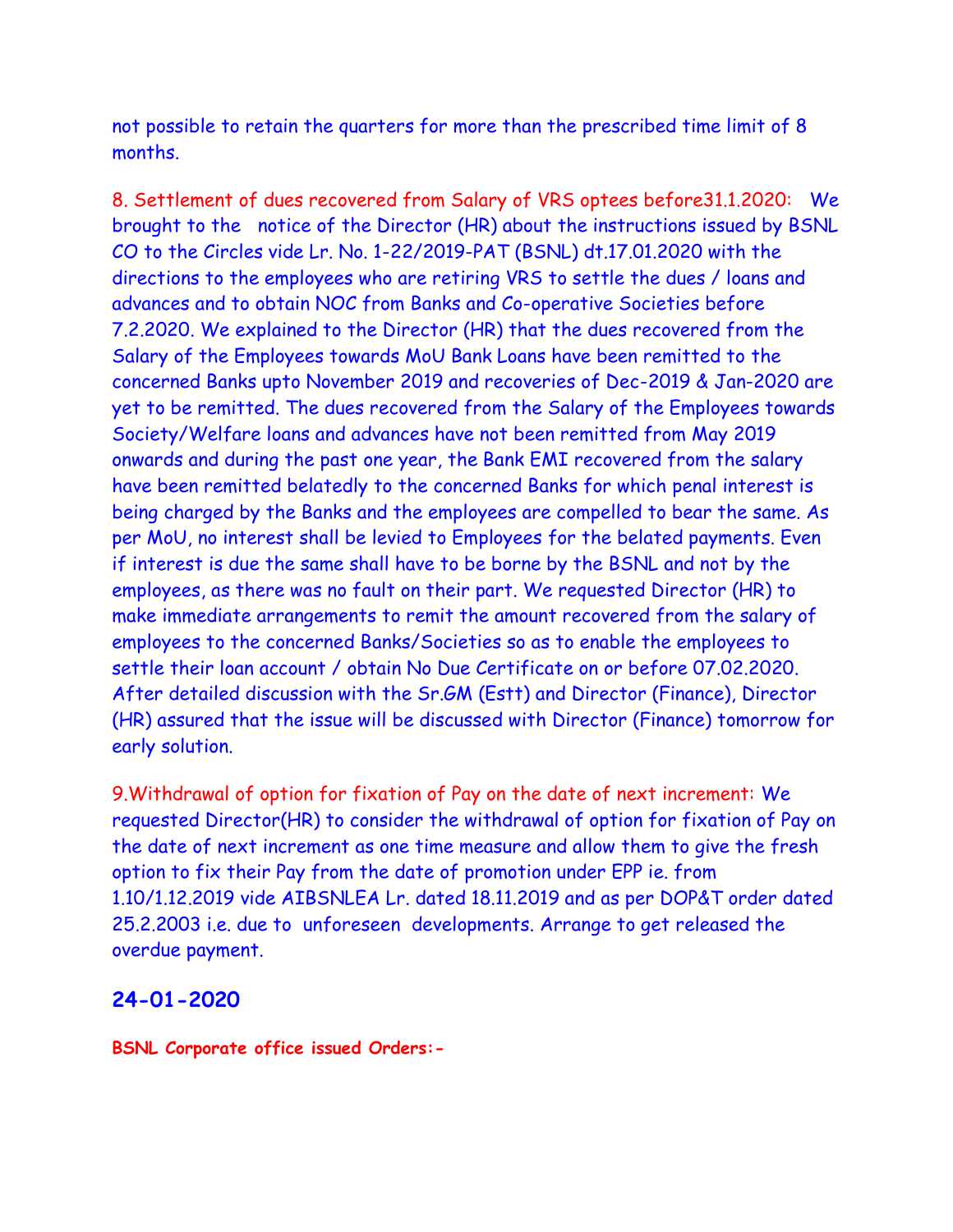**(a[\)Clarification](http://www.sneaindia.com/current_events/Clarification%20on%20FAQs%20for%20Policy%20on%20outsourcing%20model%20issued%20on%2022-12-19%20reg%20%2022-01-20.pdf) [on FAQs for Policy on outsourcing model issued on 22-](http://www.sneaindia.com/current_events/Clarification%20on%20FAQs%20for%20Policy%20on%20outsourcing%20model%20issued%20on%2022-12-19%20reg%20%2022-01-20.pdf) [12-19](http://www.sneaindia.com/current_events/Clarification%20on%20FAQs%20for%20Policy%20on%20outsourcing%20model%20issued%20on%2022-12-19%20reg%20%2022-01-20.pdf)** [<<<Click here for the Orders>](http://www.sneaindia.com/current_events/Clarification%20on%20FAQs%20for%20Policy%20on%20outsourcing%20model%20issued%20on%2022-12-19%20reg%20%2022-01-20.pdf)>>

# **(b[\)Clarification](http://www.sneaindia.com/current_events/Clarification%20and%20FAQs%20on%20Policy%20Guidelines%20for%20outsourcing%20of%20Operation%20and%20Maintenance%20of%20CSCs%20reg%2022-01-2020.pdf) [and FAQs on Policy Guidelines for outsourcing of](http://www.sneaindia.com/current_events/Clarification%20and%20FAQs%20on%20Policy%20Guidelines%20for%20outsourcing%20of%20Operation%20and%20Maintenance%20of%20CSCs%20reg%2022-01-2020.pdf)  [Operation and Maintenance of CSCs](http://www.sneaindia.com/current_events/Clarification%20and%20FAQs%20on%20Policy%20Guidelines%20for%20outsourcing%20of%20Operation%20and%20Maintenance%20of%20CSCs%20reg%2022-01-2020.pdf) [<<<Click here for the Orders>](http://www.sneaindia.com/current_events/Clarification%20and%20FAQs%20on%20Policy%20Guidelines%20for%20outsourcing%20of%20Operation%20and%20Maintenance%20of%20CSCs%20reg%2022-01-2020.pdf)>>**

# **22-01-2020**

BSNL Corporate Office issued revised Timeline for submission of e-APAR **[<<<Click here for the letter>](http://www.aibsnleachq.in/e-APAR_Revised%20timeline.pdf)>>**

# **22-01-2020**

Meeting with Director (Finance), BSNL Board:

GS and AGS(F) met Director (Finance) today and discussed regarding disbursement of salary and other outstanding recoveries. Director (Finance) mentioned that BSNL Management is trying their best to settle all the outstanding payments including salary in respect of VRS Optees before 31.01.2020. He further mentioned that due to some queries raised by the Bank authorities there is some delay in sanctioning of loan to BSNL.

# **16-01-2020**

GS Writes to Shri P.K. Purwar CMD BSNL regarding giving promotions to the **Executives on regular basis only instead of Look-after arrangement** in all the streams immediately to motivate and boost up their Morale due to large number of Executives opted for VRS and lot of vacuum has been created to maintain the Telecom Network fault free and also to maintain the Administrative Offices efficiently.

#### **<<[<<Click here for letter>>>](http://www.aibsnleachq.in/Mandatory%20Training.pdf)**

# **16-01-2020**

BSNL CO issued orders regarding **Organizational restructuring, Merger of Non-Territorial Circles and Guidelines for Merger**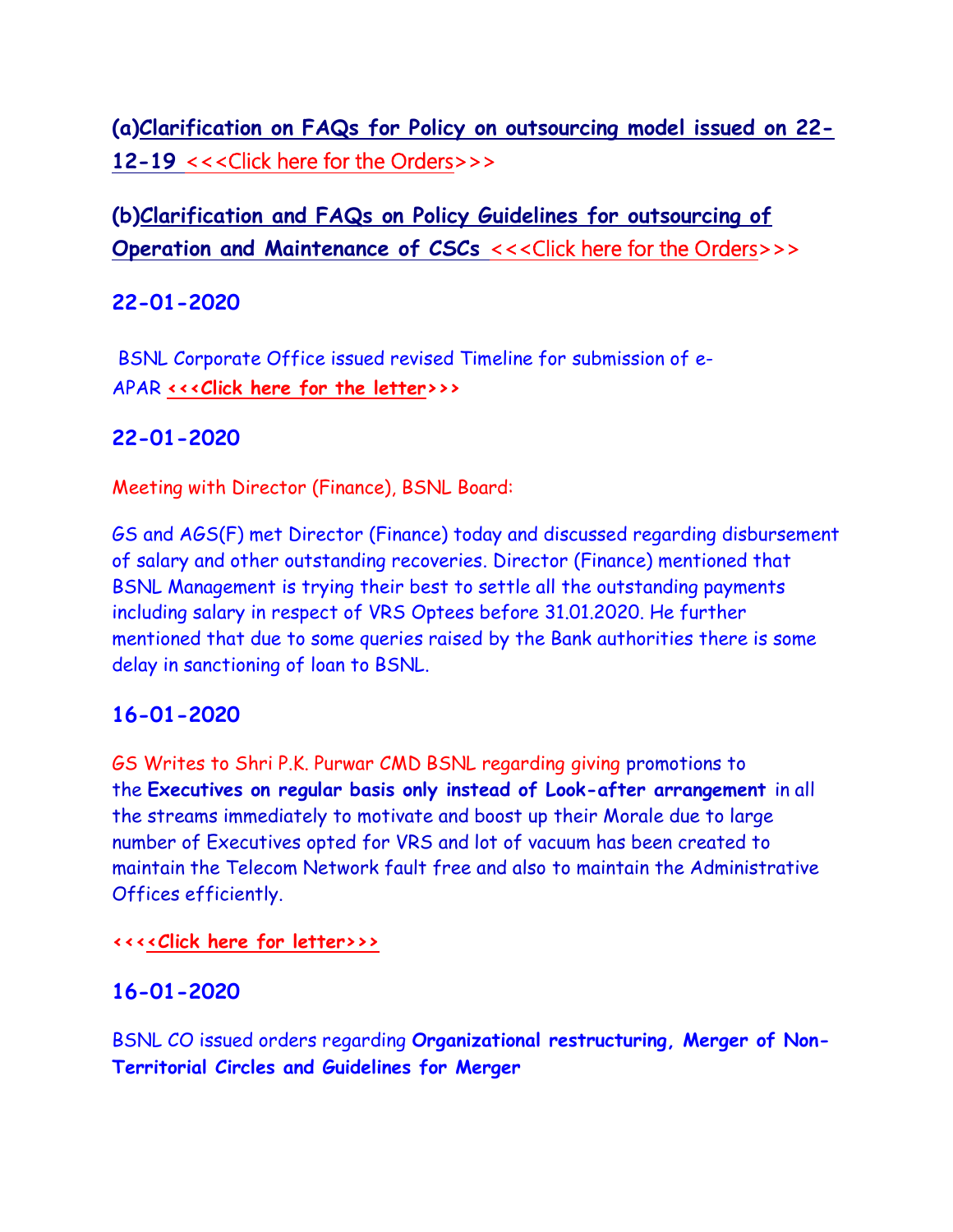### **[<<Click here for CO BSNL Order>>](http://www.aibsnleachq.in/letter14.01.2020.pdf) [<<Click here for Annextures>>](http://www.aibsnleachq.in/ANN.pdf)**

# **16-01-2020**

CS writes to CGM/CTD regarding non receipt and processing of Medical Bills. <<<< **[Click here for letter](CGM_160120.pdf)** >>>>

# **13-01-2020**

GS Writes to The PGM (Pers), BSNL Corporate Office regarding r**request for transfer / posting / cancellation / retention in the cadre of Accounts officer <<[<<Click here for letter>>>](http://www.aibsnleachq.in/Mandatory%20Training.pdf)**

# **10-01-2020**

Meeting with CMD BSNL: General Secretaries and AGSs of AIBSNLEA and SNEA met CMD BSNL today and had the discussions on the following issues:

·DGM (T) Promotions: Regarding promotions from DET to DGM (T), we explained about the meeting with Secretary (T) DoT on  $01<sup>st</sup>$  Jan., and  $03<sup>rd</sup>$  Jan., 2020 in which Secretary (T) agreed for the promotions for DGM (T) provided it is not creating any Additional Financial Implications. CMD BSNL informed that he had also discussed with Secretary (T) in this regard and trying to do the needful.

· Clearing of pending dues of recoveries from the Salary of the employees: CMD informed that the payment of the GPF recoveries in respect of VRS optees, about Rs.710 Crore will be released on Monday. Other dues will also be cleared at the earliest.

· Promotions to fill up vacant posts after VRS: Regarding Promotions, CMD is of the opinion that employees should forget promotions for at least one year and work hard for the Revival of BSNL. Also opined that more merit is to be introduced in promotions in future. We explained the ground realities. Almost all DGM posts in Telecom & Finance Wings as well as AGM & CAOs posts will become vacant after 31.01.2020 and it will become difficult to run BSNL thereafter without filling up these vacant posts on immediate basis. There is stagnation in the Cadres of JTO and SDE and their promotions cannot be delayed. At the time of recruitment of JTOs & JAOs as well as in promotions from JTO to SDE, the competitive examination is available and practically 50% Executives eligible at the time of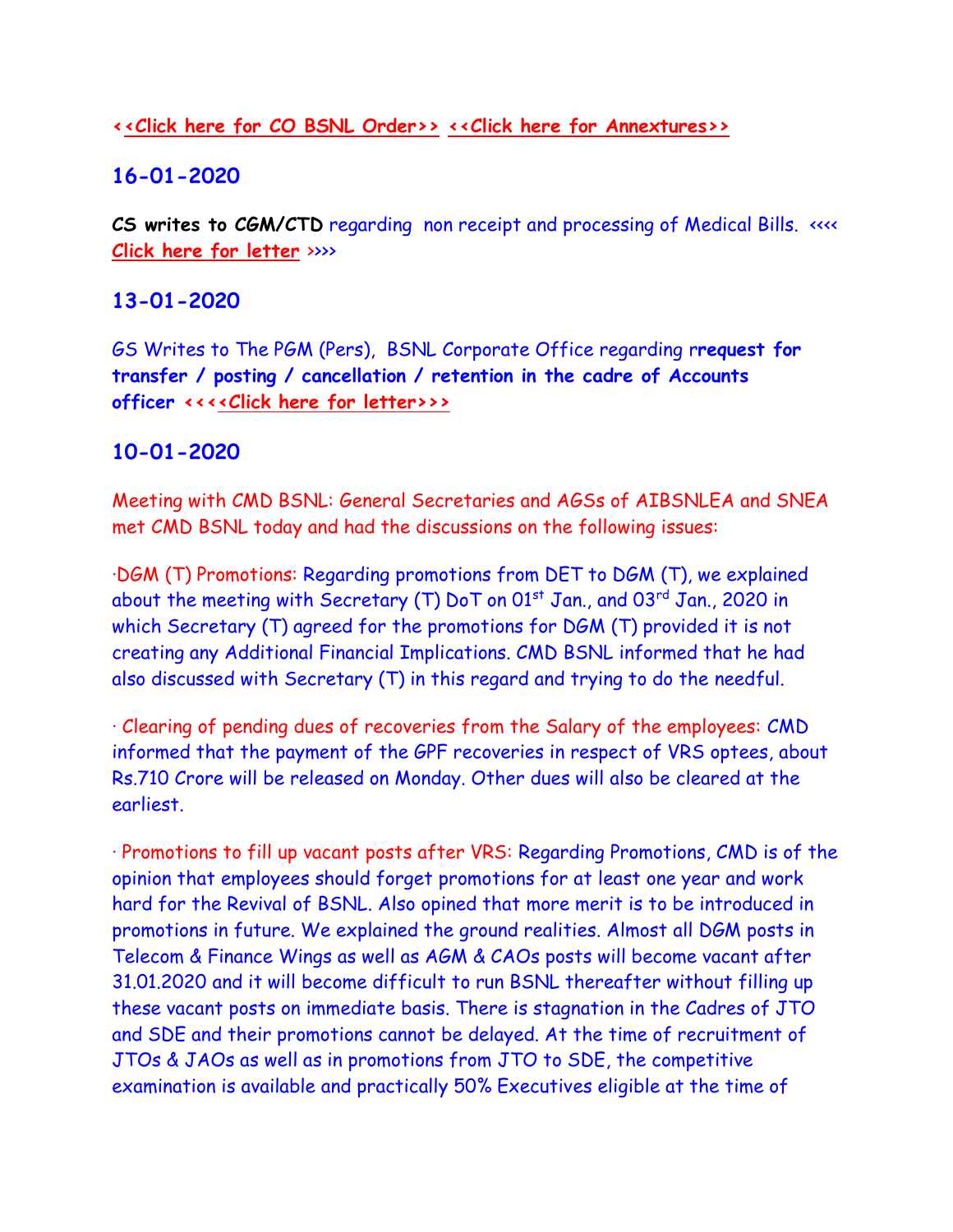promotion are from competitive quota only, we explained. CMD BSNL agreed about the shortage in AGM, CAO and DGM posts after post-VRS 2019.

· Farewell to the retiring employees: On recognition of the services of the retirees, we requested to restore the amount of Rs 3001/- as it is just a token of appreciation of their past services in BSNL and honour for them. CMD informed his inability due to the cash crunch in BSNL. In that case, we suggested some alternative arrangement like recharge coupons equal to that amount. CMD appreciated our suggestion and agreed to look into the alternative for Gift STV of Rs.1699 Annual Plan instead of Cash Award.

- Allotment of USOF Projects to BSNL on Nomination Basis: We appraised CMD BSNL about the letter given to the Secretary (Telecom) regarding the allotment of USOF Projects to BSNL on Nomination Basis and the discussion regarding this matter with Secretary (T) on 03.01.2020. CMD BSNL mentioned that we have to do all the Govt. Projects/ USOF Projects and our performance during previous years was very good and we have completed the Govt. Projects within the time frame. However, we feel that if it is given on Nomination Basis, it will be good for BSNL otherwise if we compete through tender, it may not be beneficial for BSNL.
- Maintenance of Primary Cables: We further appraised CMD about the difficulties faced by the Executives and various Circles in Post-VRS Scenario in maintaining the Primary Cables since the orders for maintenance of Primary Cable for outsourcing has not been issued by the Corporate Office. CMD BSNL mentioned that due to the developmental works going on in various States, the Primary Cable has to be replaced/ maintained frequently by taking the permission from various Local State Govt. Bodies/ Highway Authorities for which the Tenderer may not come forward and our maintenance work will be suffered badly.
- Maintenance of MDF: We pleaded with the CMD BSNL that the control of MDF should be within BSNL Staff. CMD BSNL mentioned that our young staff should come forward, grab the important works and take responsibility. CMD further mentioned that due to shortage of staff in post VRS scenario it may not be possible to maintain MDF round the clock by the BSNL Staff. After detail discussion, CMD assured to review the situation after three months.

# **09-01-2020**

Scheduled Agenda Meeting held today with Director (HR) BSNL Board. Sr.GM(Estt.), GM(SR), DGM(Pers-Sr.Mgt), DGM(Pers-Jr.Mgt), and DGM(Vig) were also present in the meeting. On behalf of AIBSNLEA, GS, AGS and FS/CHQ attended the meeting and discussed the following Agenda issues: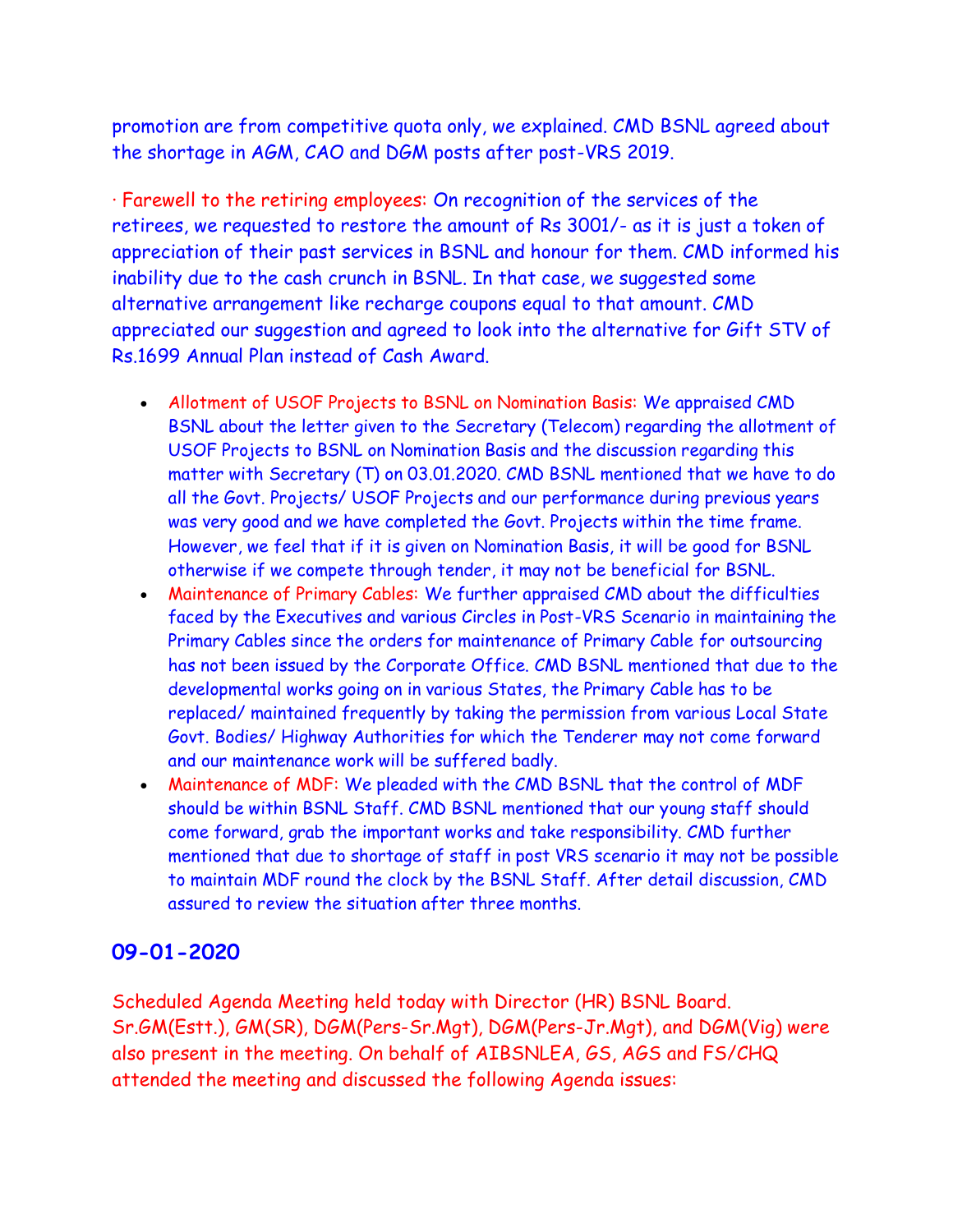1. Early issuance of DET to DGM (T) promotion orders: We expressed our serious concern for non- issuance of DET to DGM(T) Promotions. Director (HR), after taking the latest feedback from Pers. Officers, mentioned that after discussing with the CMD BSNL and Secretary (T)first priority will be given and 100% efforts will be taken in this regard.

2. Immediate conduct of CPC in respect of DGM (Regular) to Jt.GM: Director(HR) mentioned that the CPC work is in advanced stage. VC and grading of APARs have been called for and it will be completed and orders will be issued shortly.

3. Immediate Promotions to all the Grades and Streams considering the Post-VRS Scenario:Considering the huge vacuum created in almost all the Grades in many places vacant poststo be filled up immediately to maintain the BSNL Vast Network fault free. We pleaded that since the Executives are drawing higher Scales through TBU under EPP than their Substantive Post, so just by giving re-designation, promotions can be effected. We strongly opposed any local Look-after arrangements. Director (HR) mentioned to look into the matter as per requirement.

4. AO to CAO promotion Status Quo Case: Director (HR) mentioned that MA has already been filed in the Hon'ble High Court of Haryana and Punjab at Chandigarh during December, 2019 itself for vacation of the stay in Hon'ble CAT Chandigarh but due to the Winter Vacation of the Court Hearing date not yet pronounced by the Hon'ble High Court. However, he hopes for early hearing since the vacation court already opened on 06th Jan., 2020. We pleaded that the 70 CAOs promoted during Nov., 2018 and posted to other Circles could not join due to the grant of Status Quo by the Hon'ble CAT Chandigarh may be allowed to assume charge as CAO in their respective Home Circles since most of them have been opted for VRS. After detailed discussion with the Pers. Team as well as Legal Team he opined that at a distant date it is not advisable to issue any direction for assuming the charge as CAO due to legal complications.

5. SDE(T) to DET Promotions: We requested for the early issuance of list No 9 of SDE seniority list. In this regard, we suggested that the provisional Seniority should be prepared as per the judgment pronounced by Hon'ble CAT Chandigarh, dated 25.08.2009, upheld by the Hon'ble High Court of Punjab and Haryana and also by the Apex Court (3 Judges Bench) on the basis of date of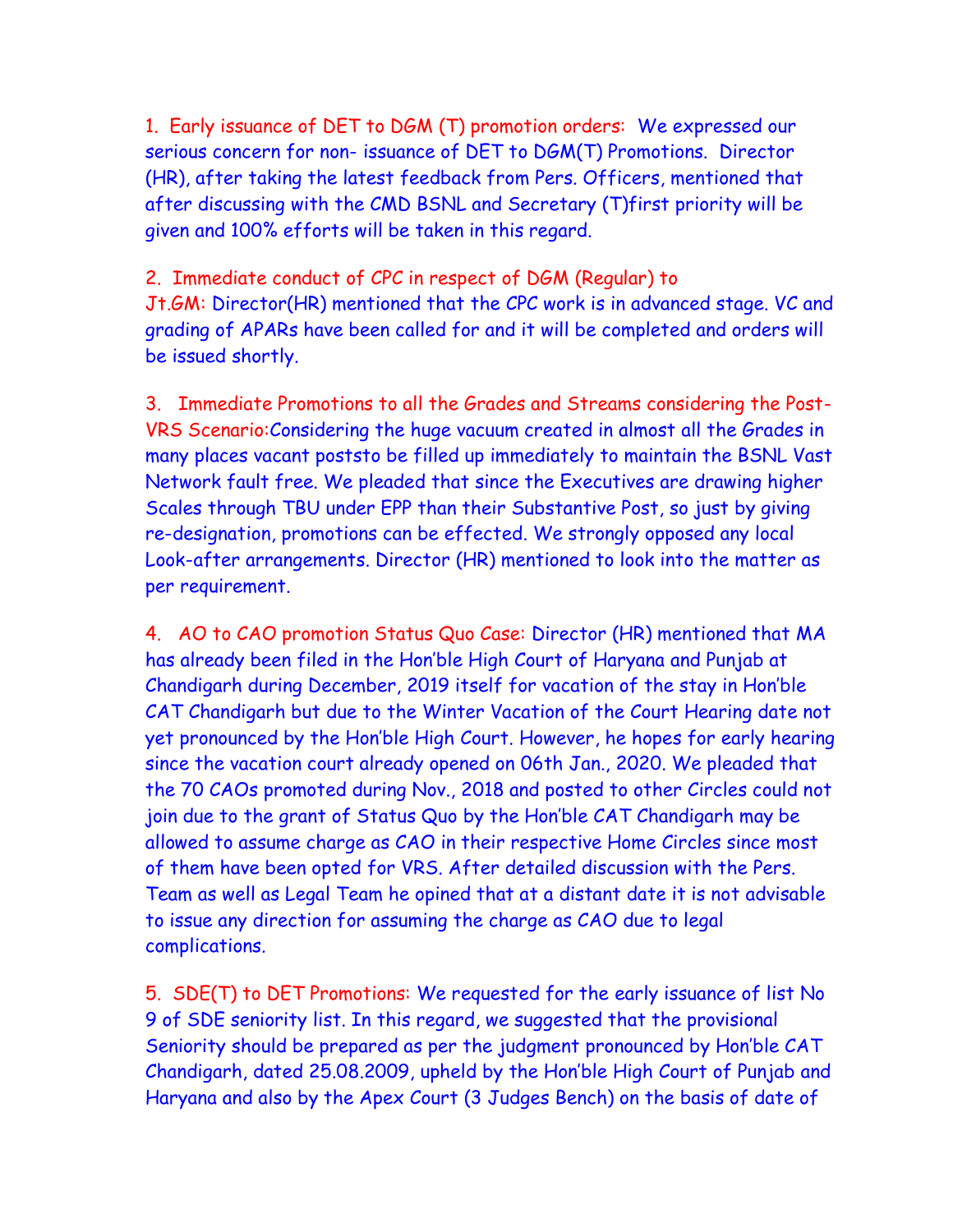joining i.e., in respect of SDEs promoted up to 28.08.2015 and also with reference to SDE(T) RR-2002 amended on 08.05.2018. The matter was discussed in detail and it was directed by the Director (HR) to Pers. Team that the provisional seniority list may be prepared accordingly to avoid any further litigation in the matter.

6. Immediate conduct of CPC in respect of JTO to SDE in Engg., Civil and Elect. Wings etc.,:We expressed our serious concern for the non-filling of vacant posts in various disciplines. Director (HR) mentioned that due to the judgement reserved by Hon'ble CAT Ernakulam and two Review Petitions pending in the Hon'ble Kerala High Court, the JTO to SDE(T)Promotion are kept pending. Director (HR) further mentioned that necessary efforts will be taken for early issuance of promotion orders in respect of remaining disciplines.

7. Immediate conduct of CPCs in respect of JTO (TF) to SDE (TF), SDE (TF) to AGM (TF) and AGM (TF) to DGM (TF):- We requested Director (HR) for the early conduct of CPCs in respect of filling up of 16 SDE (TF), 5 AGM (TF) and DGMs vacant posts from the eligible Executives. We further mentioned that the CPC work in respect of SDE (TF) promotion is pending with the Pers. Branch for more than 3 months even though Screening Committee report and VCs were received. And in the case of AGM (TF) promotion the CPC work has not yet been started since last one month. Director (HR) immediately directed Pers. Team for the early conduct of pending CPCs for vacant posts and also assured for the early conduct of DGM (TF) CPC.

8. Immediate release of promotion orders for EE(Civil) to SE(Civil):-We intimated that 51 SE (Civil) have been promoted as CE(Civil)/GM one year back and these51 SE (Civil) posts were vacant in Civil wing for more than One Year to be filled up by conducting CPC at the earliest.We further mentioned that the CPC work is pending in Personnel Branch for more than 3 months for the reasons best known to them. We requested for early issuance of the promotion orders.After detailed discussion, Director (HR) mentioned that it will be looked into on priority and CPC will be conducted against vacant posts soon.

9. To review the decision for the reversion of SDEs to JTOs:-We requested Director (HR) to review the decision for reversion of about 30 SDEs of 2001 recruited JTO batch promoted through LDCE 2007 passed and not to oppose the Review Petition filed in the Hon'ble Madras High Court against the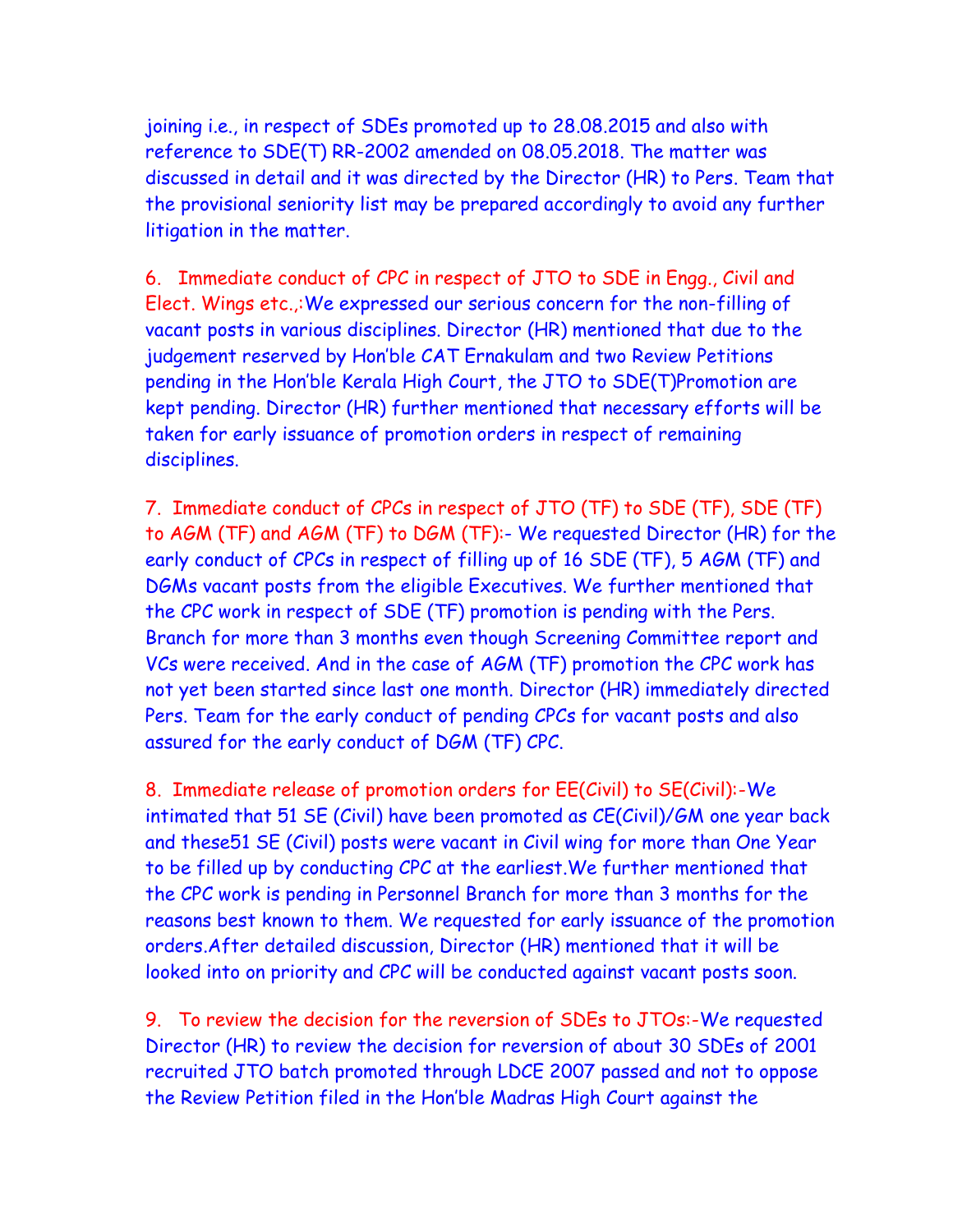reversion of SDE(T). After taking feedback and detailed discussion with Pers. Team, Director (HR) mentioned that it is really pathetic situation where executives are getting reversion even after working for more than 10 years on promoted post. The case will be reviewed sympathetically andwill be revisitedw.r.t. the stay order from the Hon'ble Court on reversion and as per SDE-RR Column 12, Clause 5.

10. Withdrawal of ambiguous CDR IPMS Score Card for CFA Segment:-We informed Director (HR) that we observed lot of ambiguities in the CDR IPMS Score Cardintroduced recently in ESS Portalfor CFA Segment viz. 1 It is reflecting in ESS Portal for the executives working in the CFA segment only and not for others. 2For any delay in respect of Indoor faults and Exchange faults/media faults/DSLAM faults/ NOC Bangalore faults/delay in contract Labour's availability/delay in payments of Electricity bills and non-availability of diesel/ delay in Repair of Power Plant Modules/Delay in Repair of DG /Switch faults/ Non availability of round the Clock staff etc., only CFA Executives are made responsible. 3 Some Banks /Firms /Customers are using our Landline and Broadband as a standby and mainly use Leased Line for their work but NIL CDR/IPDPR will affect the CDR IPMS Sore Card for these CFA Executives. 4 Targets in the CDR IPMS Score Card in ESS Portal are not evenly distributed. 5 Fault rates/Repeat faults/MTRR will enhance in highly developing areas which badly affect the CDR IPMS Score Card etc.We requested such ambiguous CDR IPMS Score Card may be withdrawn immediately to avoid the demoralization, heartburning, demotivation and frustration among the one group of Executives working in CFA Segment.

Director (HR) after patient hearing mentioned that it will be discussed with Director (CFA) and will be sorted out.

11. Review the decision of CVO for withholding the VC:-We informed Director (HR) that CVO office recently (after closing the window for VRS-2019 i.e., 03.12.2019) issued contrary instructions vide letter dated 13.12.2019 deviating from their own earlier instructions vide letter dated 05.07.2018 issued as per DOP&PW OM. We requested that the orders issued by the CVO vide letter dated 13.12.2019 regarding withholding the VCs for VRS optees against whom Personal Court Case (other than Departmental) is to be withdrawn since the order is violating the existing DOP&PW instructions otherwise VRS Option for such employees should not be accepted. Director (HR) discussed the matter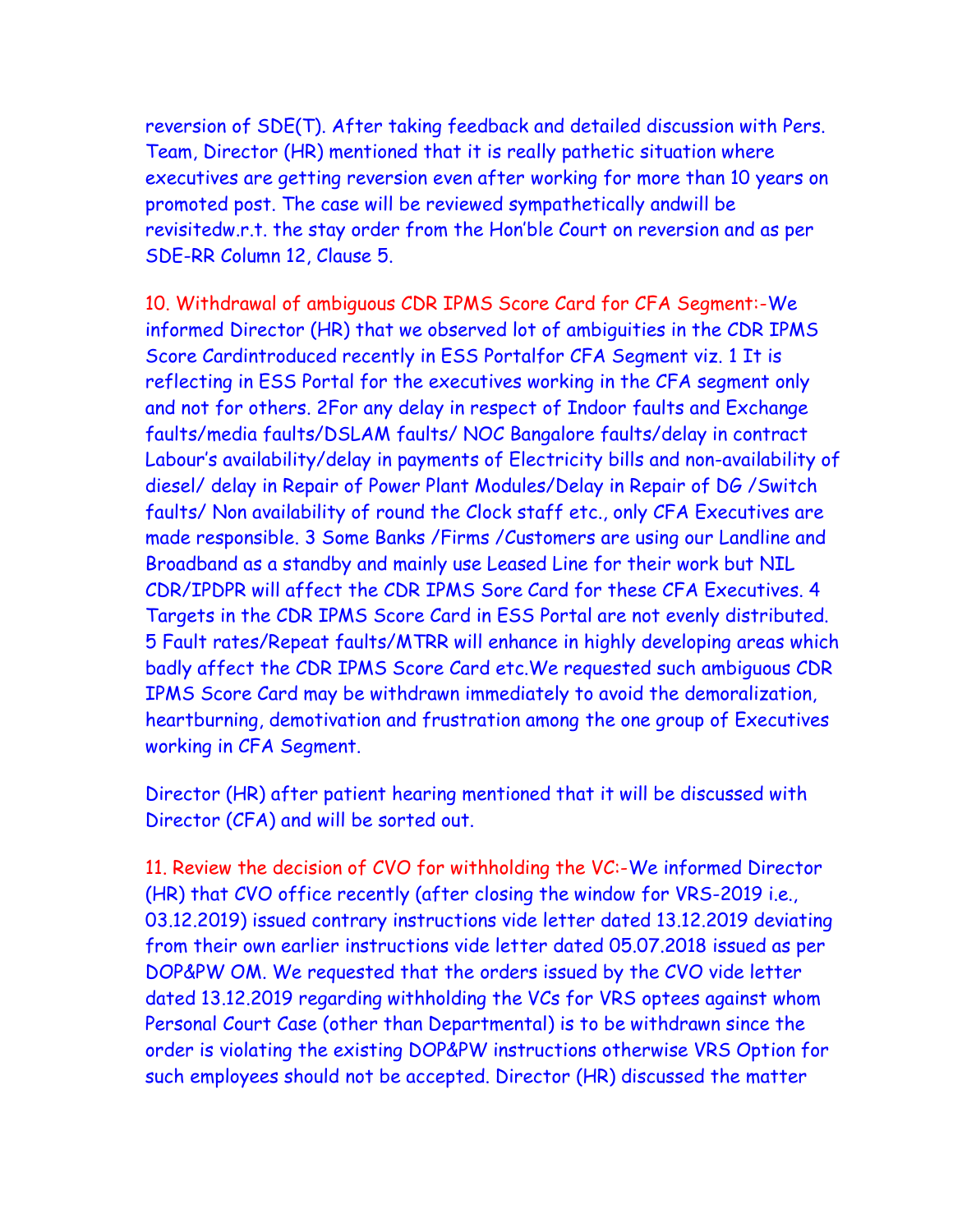with the Vigilance Team and Sr.GM (Estt.) and mentioned that it will be discussed and decided in MC meeting, if necessary.

12. Retention of Staff Quarters by the VRS optees upto the date of their normal retirement (60 years):-We requested that the retirees under VRS may be allowed to retain the staff quarters till they attain the age of Superannuation (60 years). Director (HR) mentioned that decision has already been taken and it is not possible to retain the quarters for more than the prescribed time limit of 8 months.

13. Extension of the facility for Service Mobile Connection to VRS Retirees: We requested for the extension ofService Mobile Connection tothe Executives retiring on VRS in addition to the RSTC as they may be frequently contacted for some guidance/official work during the initial teething period of Post-VRS. Director (HR) responded positively and mentioned that it will be discussed and considered.

14.Immunity transfer cases for CHQ Office Bearers: We reiterated to consider the request transfer cases already given to Director (HR) BSNL Board in respect of AIBSNLEA CHQ Office Bearers. Director (HR) directed Pers. Team that all the cases may be considered immediately as per the immunity clause andfacility to AIBSNLEA as the Rules are very clear.

15. Implementation of E-5 to E-6 IDA Pay Scale to DGM (Regular):We appraised Director (HR) that few Senior Executives (DGMs- regular) have not get TBU from E5 Pay Scale to E6IDA Pay Scale under EPP and they have stagnated in E5 Scale since more than 9 years and their juniors are getting E6 Scale. Director (HR) after patient hearing mentioned that we will look into the matter.

16. CAO request transfers in respect of VRS optees: Director (HR) immediately directed DGM (Pers.-SM) to put up all such requests on priority basis. He assured that within a week time orders will be issued.

17. Withdrawal of Cash Award under welfare scheme in respect of Employees retiring on VRS:We strongly protested against the withdrawal of the Cash award of Rs.3001/- under welfare scheme given to each employee on retirement. Director (HR) mentioned that a considerable amount is involved on this measure. It will be relooked into.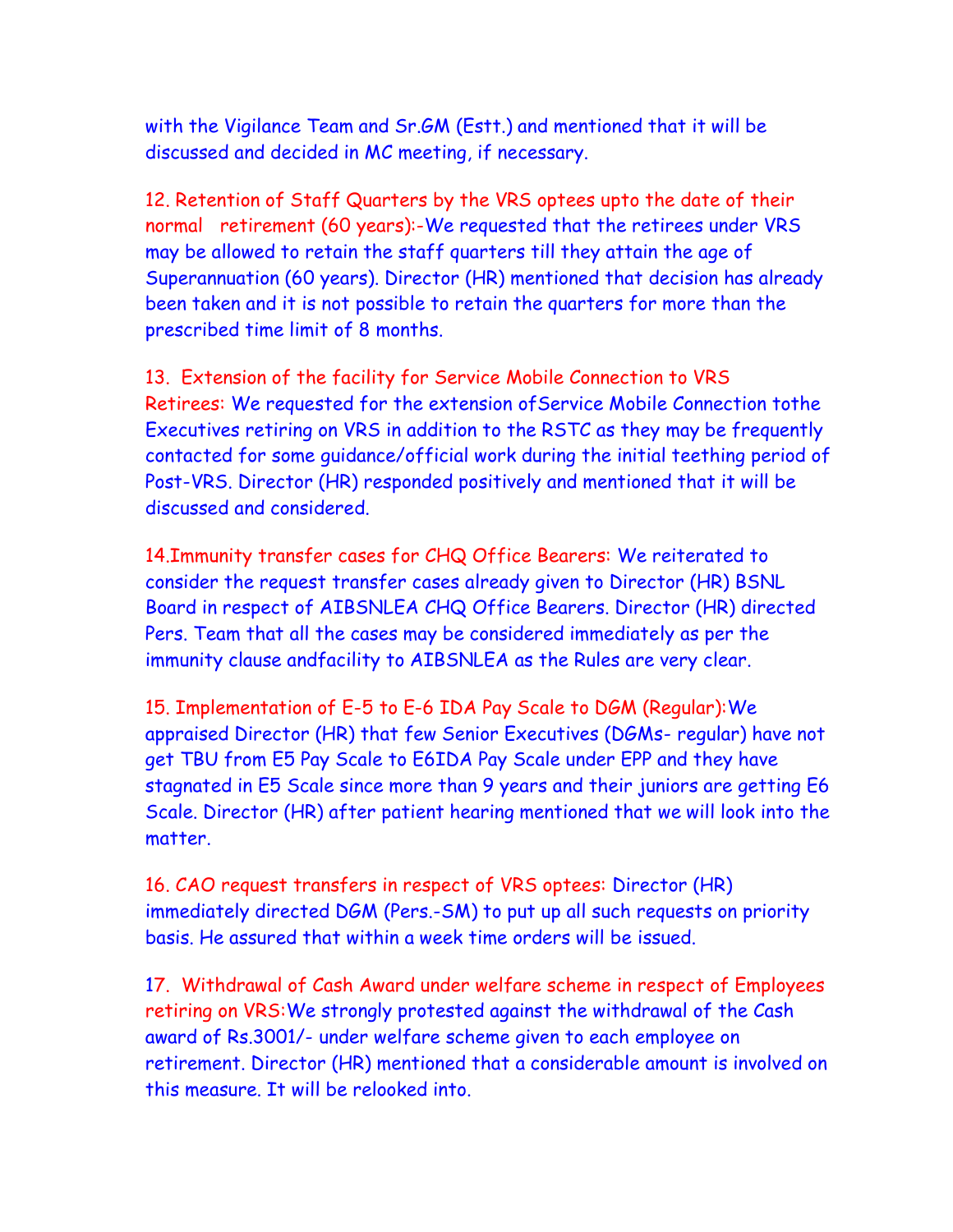18. Grant of relaxation in the Marks to the Candidates appeared in JTO LICE held on 26.05.2019 for Vacancy Year 2017-18: We requested to consider relaxation in marks in respect of JTO LICE held on 26.05.2019 due to 22 out of Syllabus Questions resulting in poor Pass percentage and render justice to the affected Candidates. Director (HR) after gone through our letter written in this regard, assured to look in to the matter.

Director (HR) appreciated our concern and assured that HR Team will put best efforts to resolve these issues in positive direction. We thanked Director (HR) and other officers for giving patient hearing and positive response on all the burning issues related to the Executives of BSNL.The meeting lasted for more than 2 hoursand 30 minutes.

# **09-01-2020**

CS writes to PGM(Finance ) to keep in abeyance the TA/DA recovery order for trainees deputed for training at NSCBTTC,Kalyani & CTTC,Saltlake from 2015. <<< [see letter](PGMF_09012020.pdf) >>>

CS writes to CGM/CTD for consideration for cancellation of transfer order of Sri.Dipankar Banerjee ,JTO/AGM Sales/OP due to distance from residence.<<< [see](CGM_090120.pdf)  [letter](CGM_090120.pdf) >>>

### **09-01-2020**

GS Writes to The Director (HR) BSNL Board regarding Request for transfer / posting / cancellation / retention in the cadre of Account officer <<[<<Click here for](http://www.aibsnleachq.in/Mandatory%20Training.pdf)  [letter>>>](http://www.aibsnleachq.in/DIRHR_200109.pdf)

### **03-01-2020**

GS Writes to The Director (HR) BSNL Board regarding Request for not to take immediate action for implementing the reversion order of SDEs promoted through LDCE 2007 for the vacancy Year 2005-06 till the Hon'ble Madras High Court and Hon'ble Madras CAT Bench takes a final decision in the reversion of the JTOs of 2001 Recruitment year and may decide after the finality of the Review Petitions and examining their eligibility as per the provisions of Schedule 12, Note 5 of the SDE RR-2002 <<[<<Click here for letter>>>](http://www.aibsnleachq.in/Mandatory%20Training.pdf)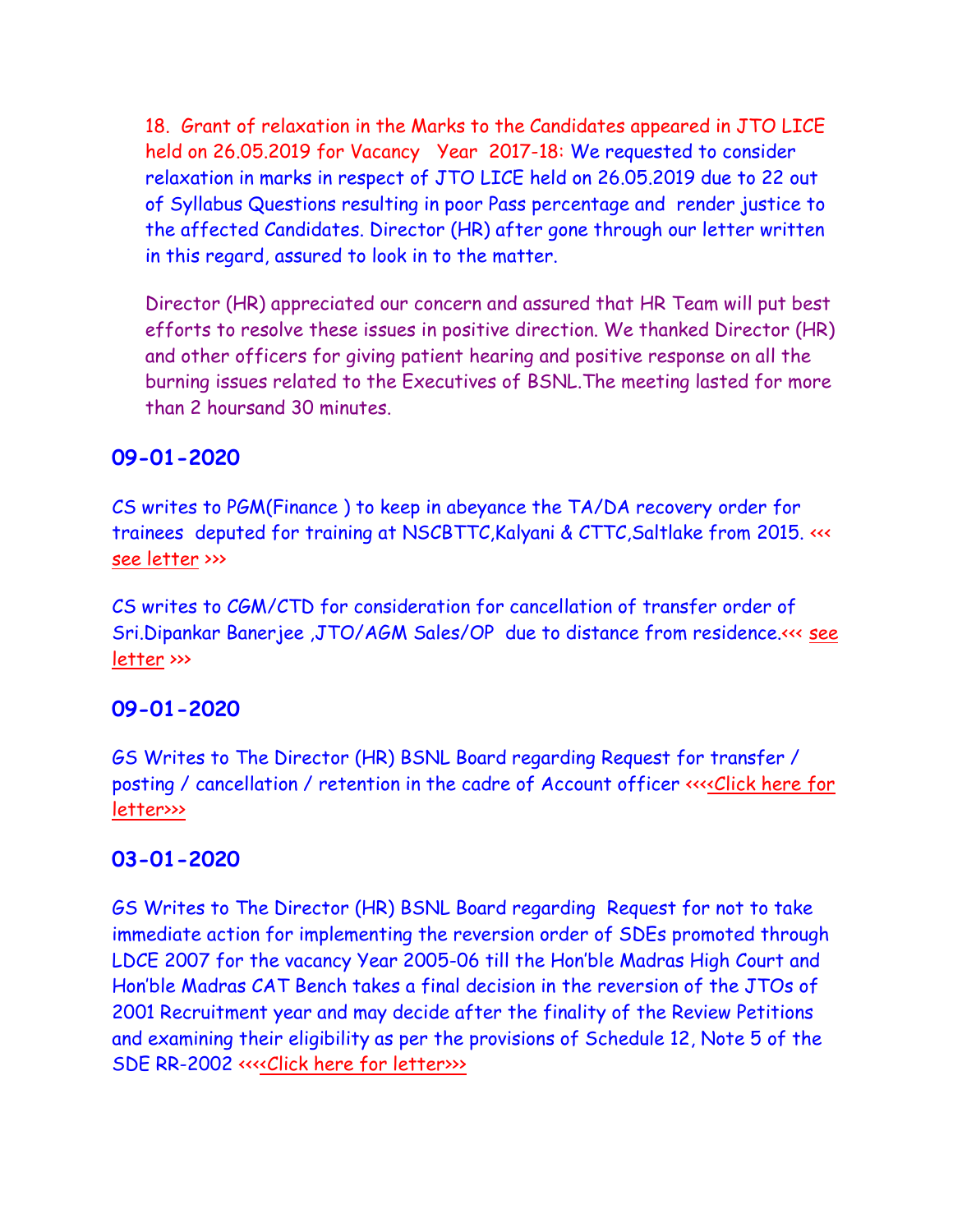### **03-01-2020**

BSNL Management invited AIBSNLEA to present our views and interaction with the consultant M/S Deloitte regarding post VRS scenario and road map on 03.01.2020.

#### **Sharing of our views and interaction with the Consultant M/s Deloitte regarding Post-VRS Scenario and Road Map:**

M/s Deloitte has been appointed by BSNL Management for giving recommendations in Short Term Measures on continuity of the Services of BSNL keeping in view the downsizing of the Staff in Post-VRS scenario as well as in Long Term Measures. BSNL Management arranged a meeting with the Consultant M/s Deloitte on 03.01.2020 at 16.00 hrs. GS, AGS, FS/CHQ and Advisor HQ had a detailed interaction for more than two hours with the Consultant.

Focus was given on short term measures, i.e., how we can maintain our vast Telecom Network from 01.02.2020 with the reduced staff strength and available resources in the post-VRS Scenario. We have categorically told that Restructuring Plan and Man power Plan should be implemented simultaneously so as to maintain our vast Telecom Network, OFC and Telephone Exchanges without fault free. Post VRS deployment of Executives to the field units should be smooth with barest minimum disturbance and the deployment to the field units should be completed at the earliest i.e., before Jan., 2020 Second week so that the newly posted Executives will get some time to familiarize with the System and Network as well as to maintain the Telecom Network fault free. Administrative Offices should be manned with minimum Executives having sufficient field exposure. The Services of the experts, well experienced and skilled employees going on VRS can be availed on contract basis. The office as well as field work is going to be affected badly due to reduction in staff strength in lieu of VRS-2019 which need to be arranged with the remaining work force as well as outsourcing with minimum expenditure so that the curtailment in employee cost may not increase the O&M expenditure. We explained about the shortage in DGM (T), DGM (Fin), CAO/AGM, JTO and TT cadres that will have impact after the VRS.

We also presented our views regarding merger of SSAs and Circles, drawback of present BA Structure, Maintenance of CSC and Customer relation, Manpower requirement, motivation of staff etc., and also suggested that downsizing of SSAs